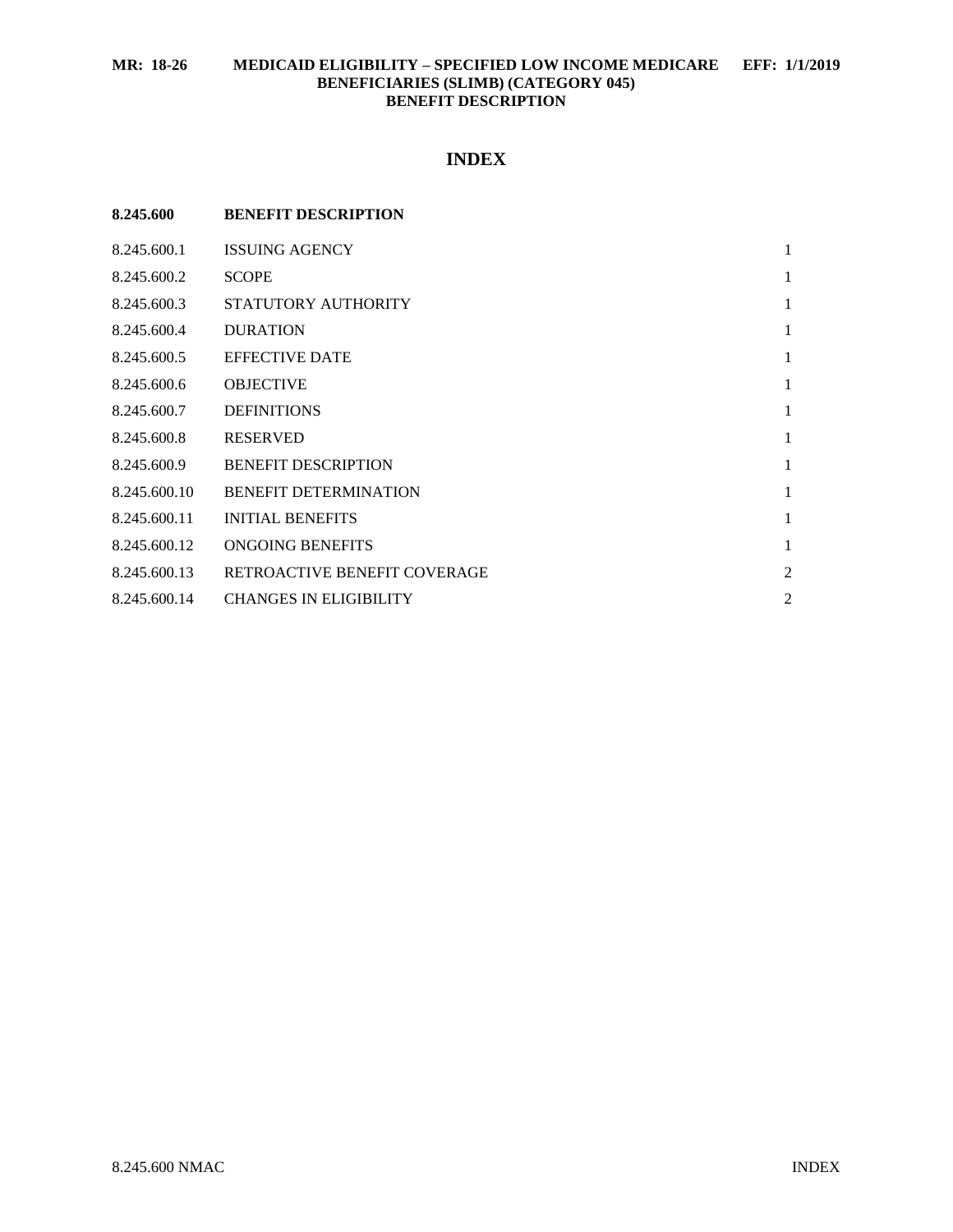#### **MR: 18-26 MEDICAID ELIGIBILITY – SPECIFIED LOW INCOME MEDICARE EFF: 1/1/2019 BENEFICIARIES (SLIMB) (CATEGORY 045) BENEFIT DESCRIPTION**

**TITLE 8 SOCIAL SERVICES**

## **CHAPTER 245 MEDICAID ELIGIBILITY - SPECIFIED LOW INCOME MEDICARE BENEFICIARIES (SLIMB) (CATEGORY 045) PART 600 BENEFIT DESCRIPTION**

<span id="page-1-0"></span>**8.245.600.1 ISSUING AGENCY:** New Mexico Human Services Department. [8.245.600.1 NMAC - Rp, 8.245.600.1 NMAC, 1/1/2019]

<span id="page-1-1"></span>**8.245.600.2 SCOPE:** The rule applies to the general public. [8.245.600.2 NMAC - Rp, 8.245.600.2 NMAC, 1/1/2019]

<span id="page-1-2"></span>**8.245.600.3 STATUTORY AUTHORITY:** The New Mexico medicaid program is administered pursuant to regulations promulgated by the federal department of health and human services under Title XIX of the Social Security Act, as amended and by the state human services department pursuant to state statute. See Section 27-2-12 *et seq*., NMSA 1978 (Repl. Pamp. 1991).

[8.245.600.3 NMAC - Rp, 8.245.600.3 NMAC, 1/1/2019]

<span id="page-1-3"></span>**8.245.600.4 DURATION:** Permanent.

[8.245.600.4 NMAC - Rp, 8.245.600.4 NMAC, 1/1/2019]

<span id="page-1-4"></span>**8.245.600.5 EFFECTIVE DATE:** January 1, 2019, or upon a later approval date by the federal centers for medicare and medicaid services (CMS), unless a later date is cited at the end of the section. [8.245.600.5 NMAC - Rp, 8.245.600.5 NMAC, 1/1/2019]

<span id="page-1-5"></span>**8.245.600.6 OBJECTIVE:** The objective of these regulations is to provide eligibility policy and procedures for the medicaid program. [8.245.600.6 NMAC - Rp, 8.245.600.6 NMAC, 1/1/2019]

# <span id="page-1-6"></span>**8.245.600.7 DEFINITIONS:** [**RESERVED**]

<span id="page-1-7"></span>**8.245.600.8 [RESERVED]**

[8.245.600.8 NMAC - Rp, 8.245.600.8 NMAC, 1/1/2019]

<span id="page-1-8"></span>**8.245.600.9 BENEFIT DESCRIPTION:** Most individuals 65 or older receive free medicare part A. Those who do not receive free part A can voluntarily enroll for hospital insurance coverage and pay the monthly premium. Medicaid does not pay the medicare part A monthly premium for this category of recipients. Voluntary enrollees for premium/conditional medicare part A must enroll for supplementary medical insurance, medicare part B, and pay that premium also. After an application for SLIMB benefits is approved, medicaid begins to pay the medicare part B premium. Applicants/recipients eligible for medicaid coverage under another medicaid category may also be eligible for SLIMB. SLIMB eligibility allows the state to receive federal matching funding for the purchase of medicare part B. Since payment of the medicare part B premium is the only benefit, no medicaid card is issued and there is no interaction with the medicaid claims processing contractor. [8.245.600.9 NMAC - Rp, 8.245.600.9 NMAC, 1/1/2019]

<span id="page-1-9"></span>**8.245.600.10 BENEFIT DETERMINATION:** Application for SLIMB is made on the assistance application form. Applications are acted on and notice of action taken is sent to the applicant within 45 days of the application. Determination of SLIMB eligibility for current recipients of medicaid is made without a separate application. Recipients of supplemental security income (SSI) or qualified medicare beneficiaries are not eligible for SLIMB. [8.245.600.10 NMAC - Rp, 8.245.600.10 NMAC, 1/1/2019]

<span id="page-1-10"></span>**8.245.600.11 INITIAL BENEFITS:** Eligibility begins the month the case is approved. When an eligibility determination is made, notice of the approval or denial is sent to the applicant. If the application is denied, this notice includes the recipient's right to request a hearing. [8.245.600.11 NMAC - Rp, 8.245.600.11 NMAC, 1/1/2019]

<span id="page-1-11"></span>**8.245.600.12 ONGOING BENEFITS:** A redetermination of eligibility is made every 12 months.